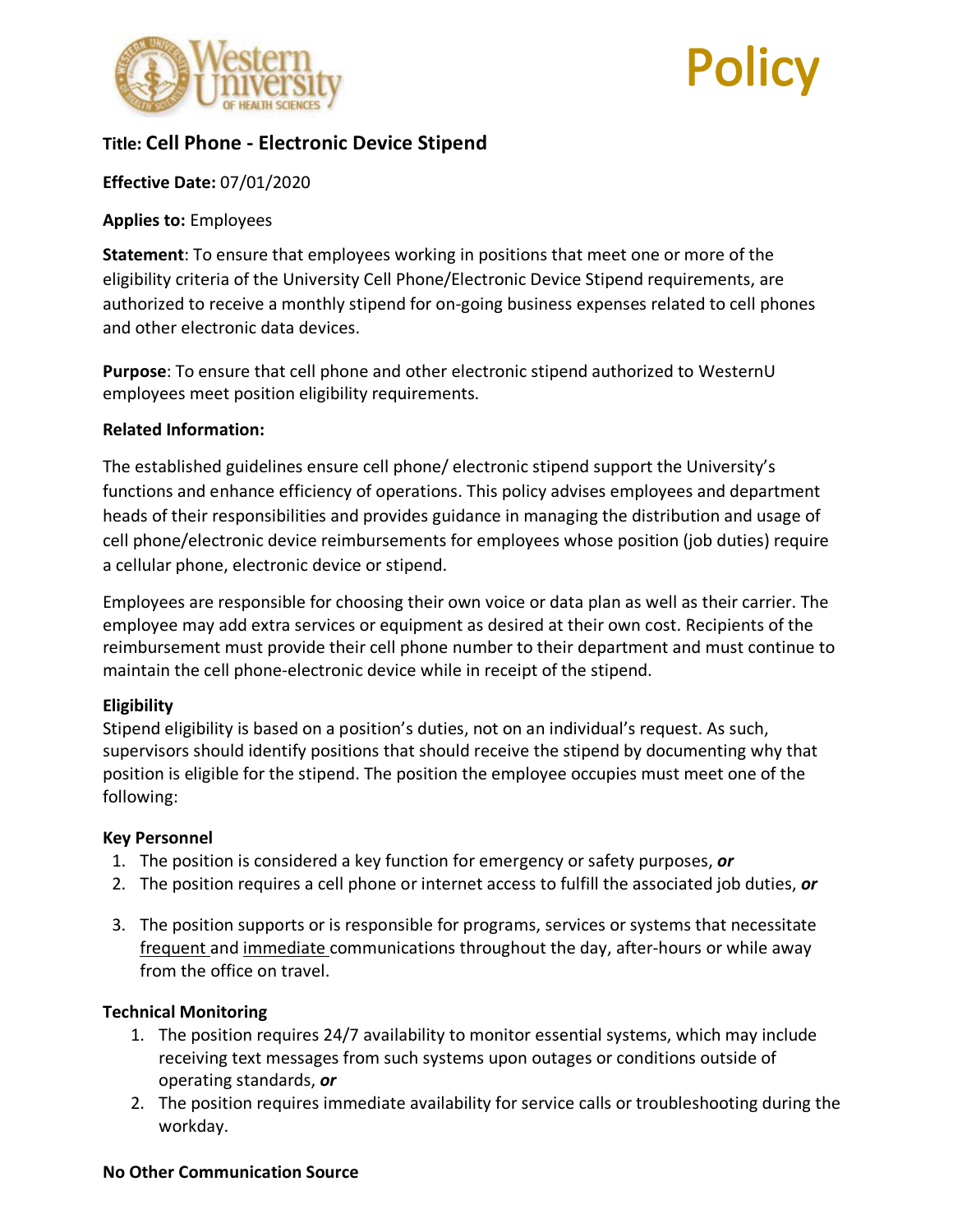- 1. The employee does not have access to other communication devices while on the job, either because the employee has no assigned office and/or primary work location changes based on assignments *or*
- 2. The position requires travel on a frequent basis and employee must maintain regular communication while in travel *or*
- 3. The position requires the majority of the employee's job duties to be performed "in the field", where business either cannot be conducted by a landline telephone or it would be inefficient to use a landline telephone.

# **Non-exempt employees should** *only* **be contacted during normal business hours unless they are formally in paid on-call status.**

## **Requests:**

The approved request is valid for as long as the employee occupies the position deemed eligible for the stipend. If an employee is receiving a stipend and moves to another position (under same department or new department), employee's new position must be evaluated to see if the stipend is still applicable. The same applies to an employee who moves to a new position and is not currently receiving a stipend.

The employee must submit the **Cell Phone-Electronic Device Stipend Request** form to their supervisor for approval

Supervisors are responsible for contacting the Payroll Office when a change occurs with the employee receiving the stipend. Otherwise, payment will continue until notified or the employee's termination.

# **Stipend**

Within departmental budgetary funding, stipends may be provided to employees in positions meeting the eligibility criteria with the approval of the department head. Stipends will consist of a \$25/month allowance, with additional incremental reimbursement requiring employee documentation of direct business-related expenses over that amount. Employees are responsible for completing and submitting the **Cell Phone-Electronic Device Stipend Request** to their department supervisor on a monthly basis should this be the case.

Employees who receive the stipend will not be reimbursed for any other nonbusiness related electronic data expenses.

# **University Provided Cell Phones/Electronic Devices**

In special circumstances, such as for official On-Call after-hours assignments for departments like Security, Facilities, and IT, the University may, at its discretion provide an institutional cell-phone or other electronic device to be rotated among On-Call employees. Issuance of these phones/devices for use away from campus requires the approval of the Chief Operating Officer. If a cellphone or other device is issued, then the employee will not be eligible for a stipend.

## **Definitions**:

*De Minimis*: In general, *de minimis*, in considering the cell usage, means its value and the frequency with which it is provided, is so small as to make accounting for it unreasonable or impractical.

**Related Policies:** Cell Phone Issuance

**Responsible Department:** University Financial Services & Treasury